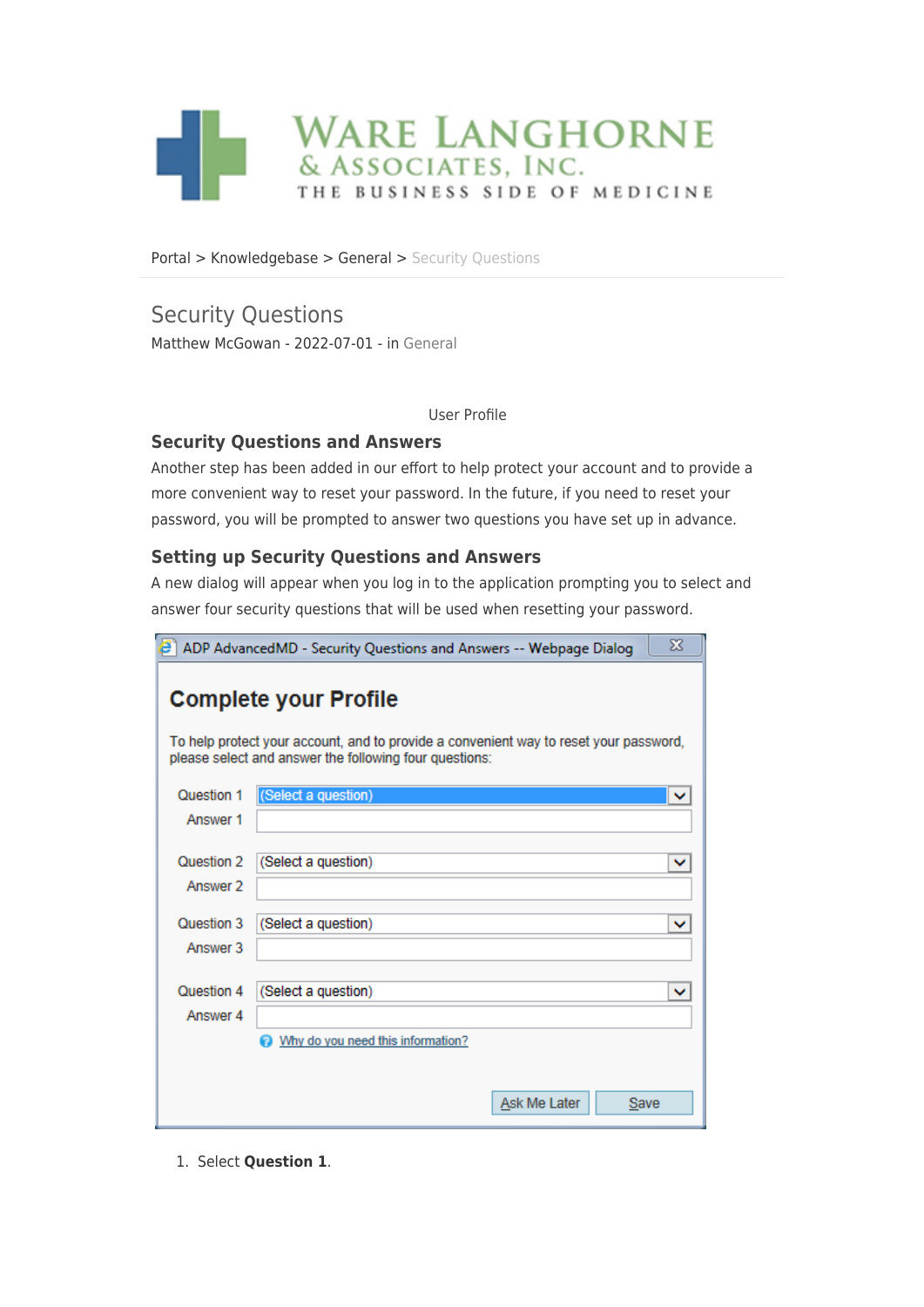- 2. Enter your answer to question 1.
- 3. Repeat for questions and answers 2-4.
- 4. Click **Save**.

If you don't want to answer the questions now, you can click **Ask Me Later**. The dialog will appear again in seven days.

If you want to set the questions and answers before the dialog appears again, you can go to **Utilities** | **User Profile** and click the **Set Questions** link.

### **User Profile Screen Updates**

Along with the new security questions, changes have been made to the **User Profile** screen. A new section, **Security Questions**, has been added to the **User Profile** dialog to allow you to set or update your questions or answers.

| s:1,vis:7                                                       | $\mathcal{Q} \sim \mathcal{C} \parallel \mathbb{H}$ : DeskPRO Agent Ir |  |  |  |  |
|-----------------------------------------------------------------|------------------------------------------------------------------------|--|--|--|--|
| t - DEMO Ware Langhorne and Associates 9946 - Internet Explorer |                                                                        |  |  |  |  |
| <b>Master Files</b><br>Reports                                  | <b>Utilities</b><br>Help                                               |  |  |  |  |
|                                                                 | User Profile                                                           |  |  |  |  |
|                                                                 | Change Password                                                        |  |  |  |  |
|                                                                 | Change Signoff Password                                                |  |  |  |  |
|                                                                 | EOD Wizard Setup                                                       |  |  |  |  |
|                                                                 | Integrated Fax Setup                                                   |  |  |  |  |
|                                                                 | Message Distribution Lists                                             |  |  |  |  |
|                                                                 | Portal Acct Maintenance                                                |  |  |  |  |
|                                                                 | Role Setup                                                             |  |  |  |  |
|                                                                 | User Setup                                                             |  |  |  |  |
|                                                                 | Audit History                                                          |  |  |  |  |
|                                                                 | System Defaults                                                        |  |  |  |  |
|                                                                 | Data Storage                                                           |  |  |  |  |
|                                                                 | Recalculate Buckets                                                    |  |  |  |  |
|                                                                 | <b>ActiveX Controls</b>                                                |  |  |  |  |
|                                                                 | Data Export                                                            |  |  |  |  |

Go to **Utilities** | **User Profile**.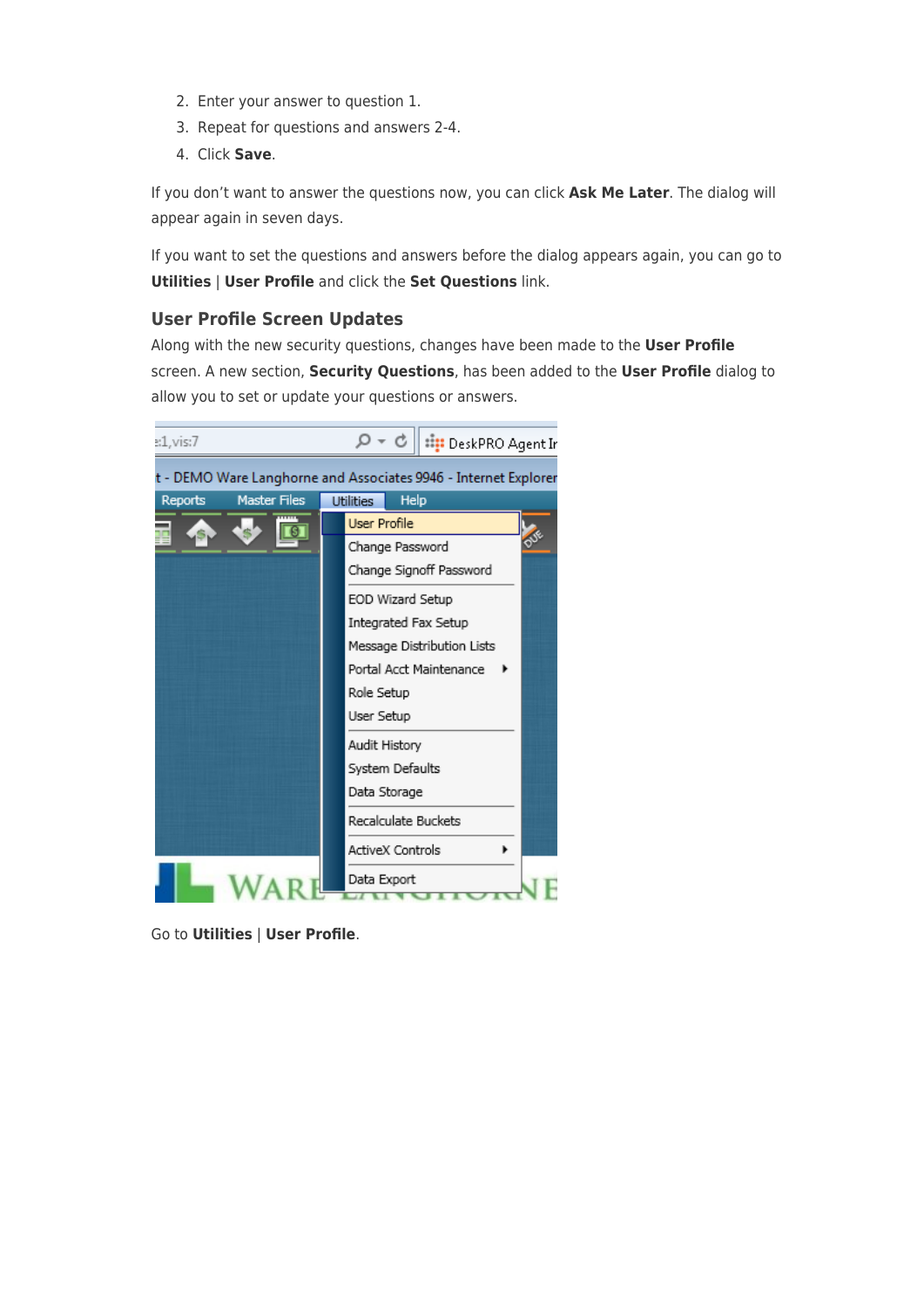| ē.                        | User Profile -- Webpage Dialog              | $\mathbf{x}$                                                                   |
|---------------------------|---------------------------------------------|--------------------------------------------------------------------------------|
| <b>User Name</b><br>Login | <b>KARRIE</b>                               | <b>Security Questions</b><br>Your security questions are set. Update Questions |
| <b>Full Name</b>          | <b>KARRIE</b>                               |                                                                                |
| Contact Info              |                                             | <b>Collection Letter Information</b>                                           |
| Home                      | (801) 555-6547                              | Alias                                                                          |
| Work                      | (801) 555-9547<br>x                         | Availability                                                                   |
| Other                     | CELL<br>(801) 555-3698<br>$\checkmark$      |                                                                                |
| <b>Email</b>              | KARRIE@USER.COM                             | $\checkmark$                                                                   |
|                           | <b>Confirm Email</b><br><b>Change Email</b> |                                                                                |
|                           |                                             |                                                                                |
|                           |                                             | Change Password<br>0K<br>Cancel                                                |

If you have not yet set your security questions, the new **Security Questions** section contains a reminder that you have not yet set the questions and indicates when the **Security Questions and Answers** dialog will appear again at login. The section also contains a link to click to set the security questions and answers.

 $\pmb{\times}$ 

# **User Profile**

The **User Profile** screen allows each user to enter and save personal information, create an alias, and change the password. This screen can be used to create an alias and availability information that will appear instead of your name on collection letters generated by you through the **Collections** module. The **Work** phone, **Alias** and **Availability** are available as merge fields that can be added to **Collection** type **Form Templates**.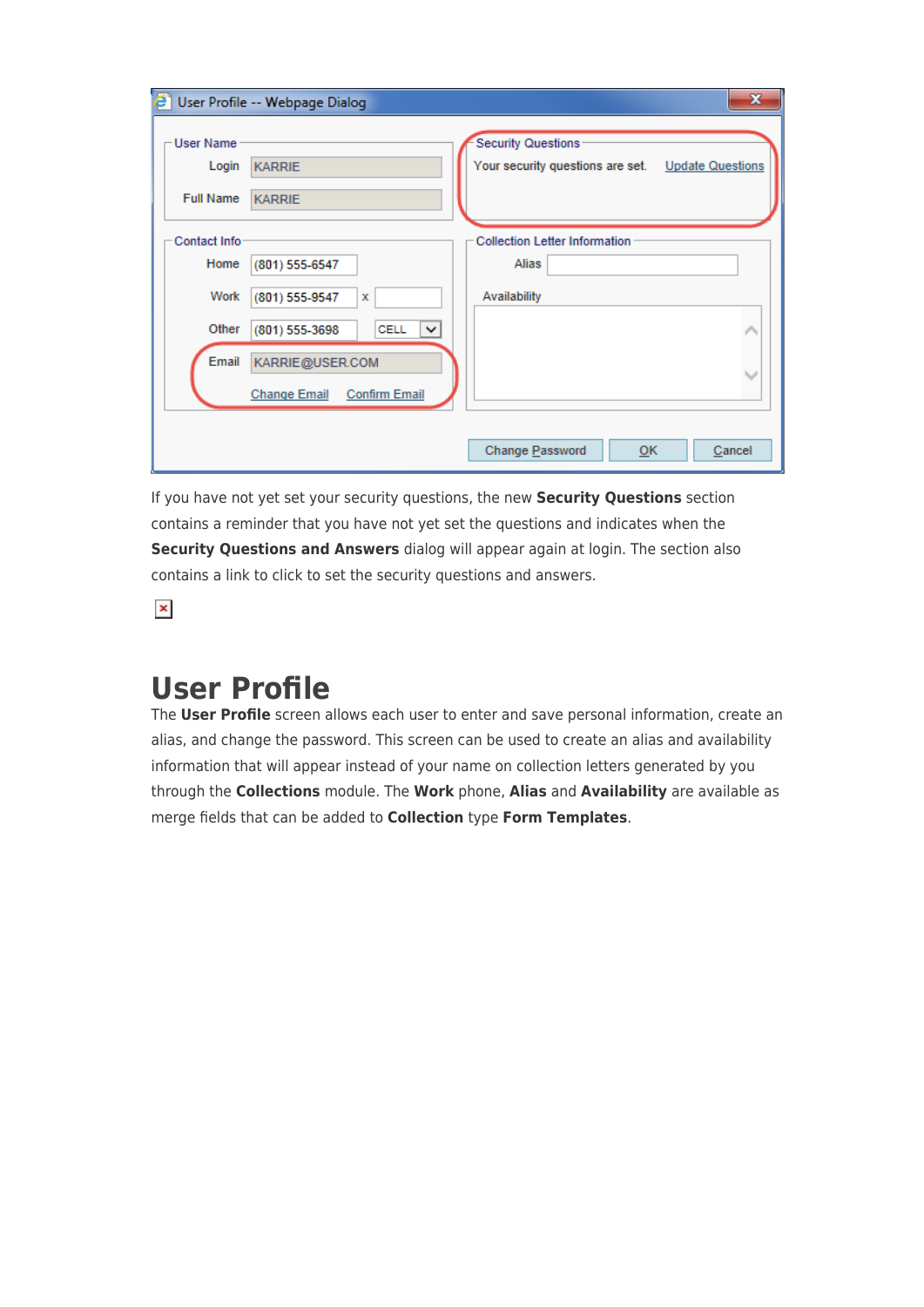| e.                        | User Profile -- Webpage Dialog                | $\mathbf{x}$                                                                   |
|---------------------------|-----------------------------------------------|--------------------------------------------------------------------------------|
| <b>User Name</b><br>Login | <b>KARRIE</b>                                 | <b>Security Questions</b><br>Your security questions are set. Update Questions |
| <b>Full Name</b>          | <b>KARRIE</b>                                 |                                                                                |
| Contact Info              |                                               | <b>Collection Letter Information</b>                                           |
| Home                      | (801) 555-6547                                | Alias                                                                          |
| Work                      | (801) 555-9547<br>x                           | Availability                                                                   |
| Other                     | <b>CELL</b><br>(801) 555-3698<br>$\checkmark$ |                                                                                |
| Email                     | KARRIE@USER.COM                               |                                                                                |
|                           | <b>Change Email</b><br><b>Confirm Email</b>   |                                                                                |
|                           |                                               |                                                                                |
|                           |                                               | Change Password<br>0K<br>Cancel                                                |

Go to **Utilities** | **User Profile**. The user currently logged in will be displayed.

- 1. Enter telephone information. This is optional.
- 2. Enter the user's **Alias**, if applicable. This is the name that will appear instead of your own name on collection letters that are generated by you through the **Collections** module.
- 3. Enter a textual description of the user's **Availability**, if applicable. This can be up to 255 characters, and is also optional.
- 4. If you want to change your password, click **Change Password**.
- 5. Click **OK**.

### Change Password

If you want to change your password, click the **Change Password** button.

- 1. Enter your old password.
- 2. Enter and confirm your new password.
- 3. Click **OK**.

#### Confirm Email

When you enter and confirm your email address when prompted at login, a dialog appears asking you to confirm your email address by entering the confirmation code sent to the email address you entered. If you click the **Confirm Later** button, you can enter the confirmation code at a convenient time by clicking the **Confirm Email** link in the **User Profile** screen.

### **Change Email**

You can change your email address by clicking the **Change Email** button. You will be